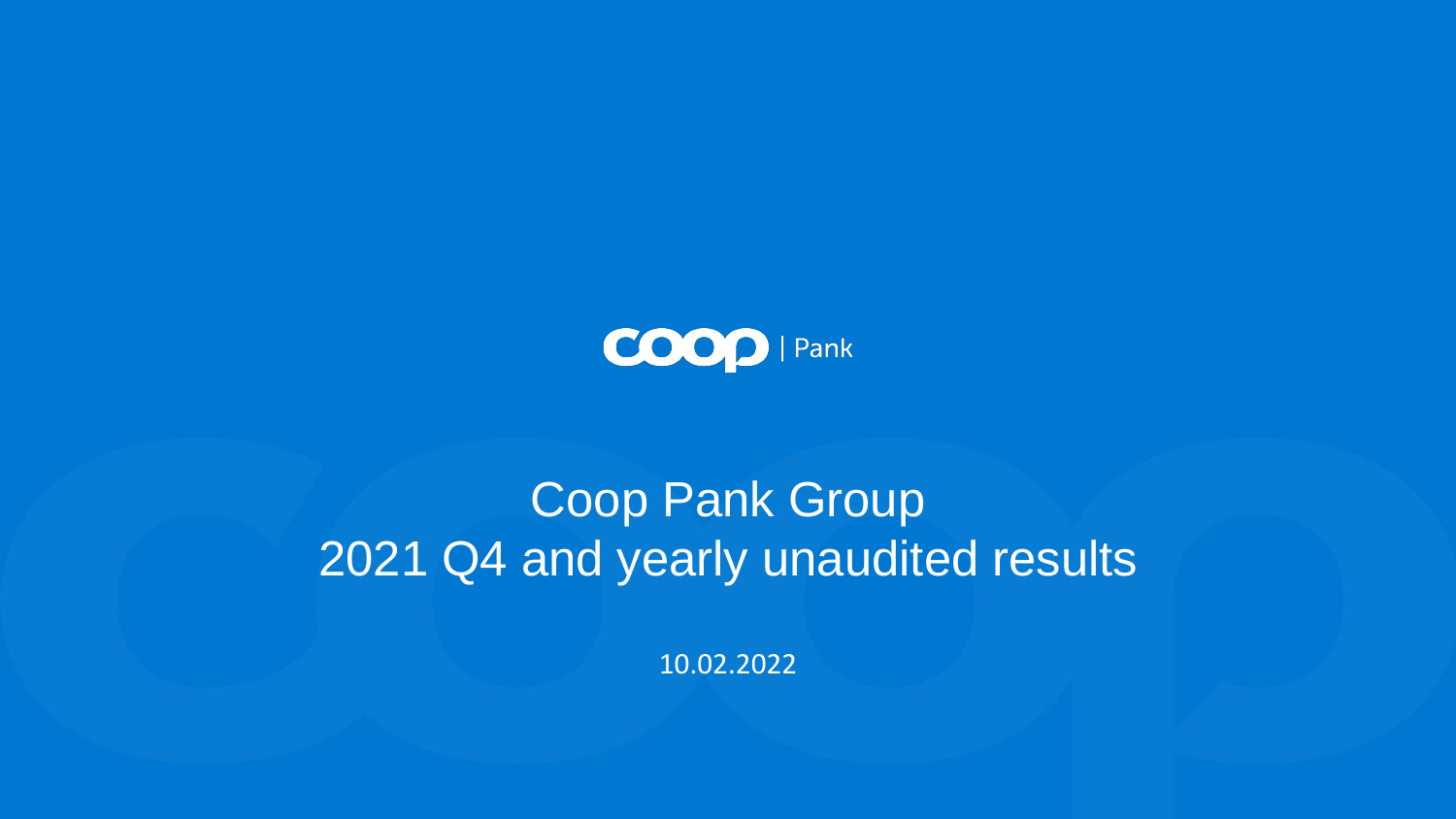# Business volumes in quarterly comparison

**Deposits** 











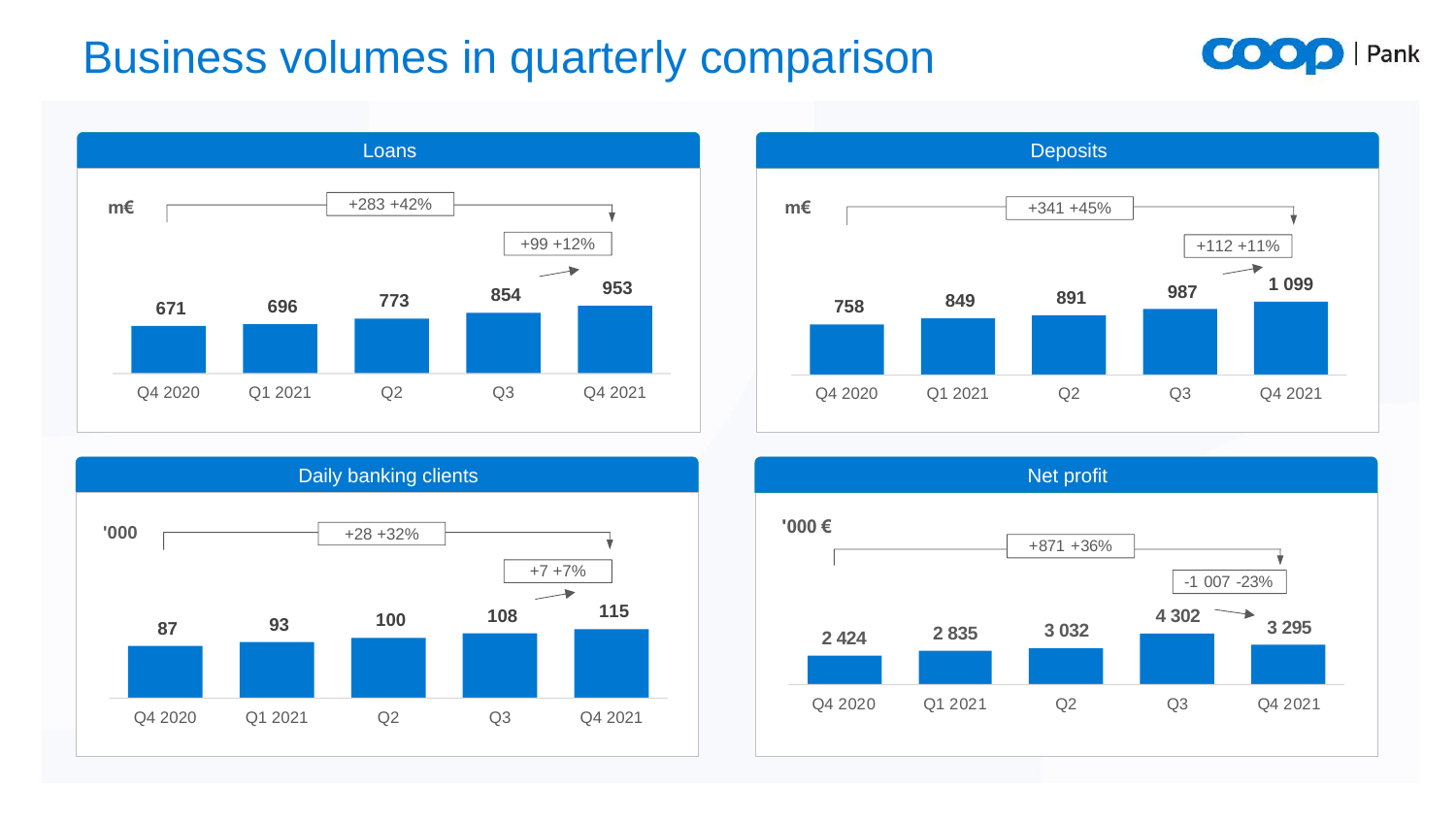# Results of Q4 2021 – compared to Q3 2021

| Key indicators in quarterly comparison  |                 |         |                     |         |  |  |
|-----------------------------------------|-----------------|---------|---------------------|---------|--|--|
|                                         | Q4 2021 Q3 2021 |         | Quarterly<br>change |         |  |  |
| Net operating income ('000 $\epsilon$ ) | 10 676          | 10 327  | $+349$              | $+3%$   |  |  |
| <b>Interest</b>                         | 9 8 24          | 9 3 4 5 | $+479$              | $+5%$   |  |  |
| Service fees and commissions            | 902             | 752     | $+150$              | $+20%$  |  |  |
| <b>Other</b>                            | $-50$           | 230     | $-280$              | $-122%$ |  |  |
| <b>Operating expenses</b>               | $-6205$         | $-5788$ | $-417$              | $+7%$   |  |  |
| <b>Operating profit</b>                 | 4 4 7 1         | 4539    | $-68$               | $-1\%$  |  |  |
| <b>Impairment costs</b>                 | $-963$          | $-10$   | $-953$              | +9530%  |  |  |
| Profit before income tax                | 3508            | 4 5 29  | $-1021$             | $-23%$  |  |  |
| Income tax                              | $-213$          | $-227$  | $+14$               | $-6%$   |  |  |
| <b>Net profit</b>                       | 3 2 9 5         | 4 3 0 2 | $-1007$             | $-23%$  |  |  |
| Net loan portfolio (m $\epsilon$ )      | 953             | 854     | $+99$               | $+12%$  |  |  |
| Deposits and loans received             | 1 0 9 9         | 987     | $+112$              | $+11%$  |  |  |
| <b>Equity</b>                           | 112             | 108     | $+3$                | $+3%$   |  |  |
| <b>ROE</b>                              | 12.0%           | 16.2%   | $-4.2%$             |         |  |  |
| Net interest margin (NIM)               | 3.4%            | 3.5%    | $-0.2%$             |         |  |  |
| Cost of financing                       | 0.6%            | 0.7%    | $-0.1\%$            |         |  |  |
| Cost / income ratio (CIR)               | 58%             | 56%     | $+2.1%$             |         |  |  |
| Capital adequacy ratio                  | 16.7%           | 16.8%   | $-0.1\%$            |         |  |  |



- Revenues +3%
	- Net interest increased +0.5m€ as loan portfolio grew (+99m€)
	- Net service fees +0.15m€
- Operating costs +7%
	- Increase of IT costs due to continued investments in IT
	- Increase of depreciation cost due to moving into a new office building
	- Marketing costs
- Operating profit -1%
- Impairment costs
	- Q3 2021 impairments were low due to high quality of loan portfolio and faster repayments of consumer loans (pension reform)
- Net profit -23%



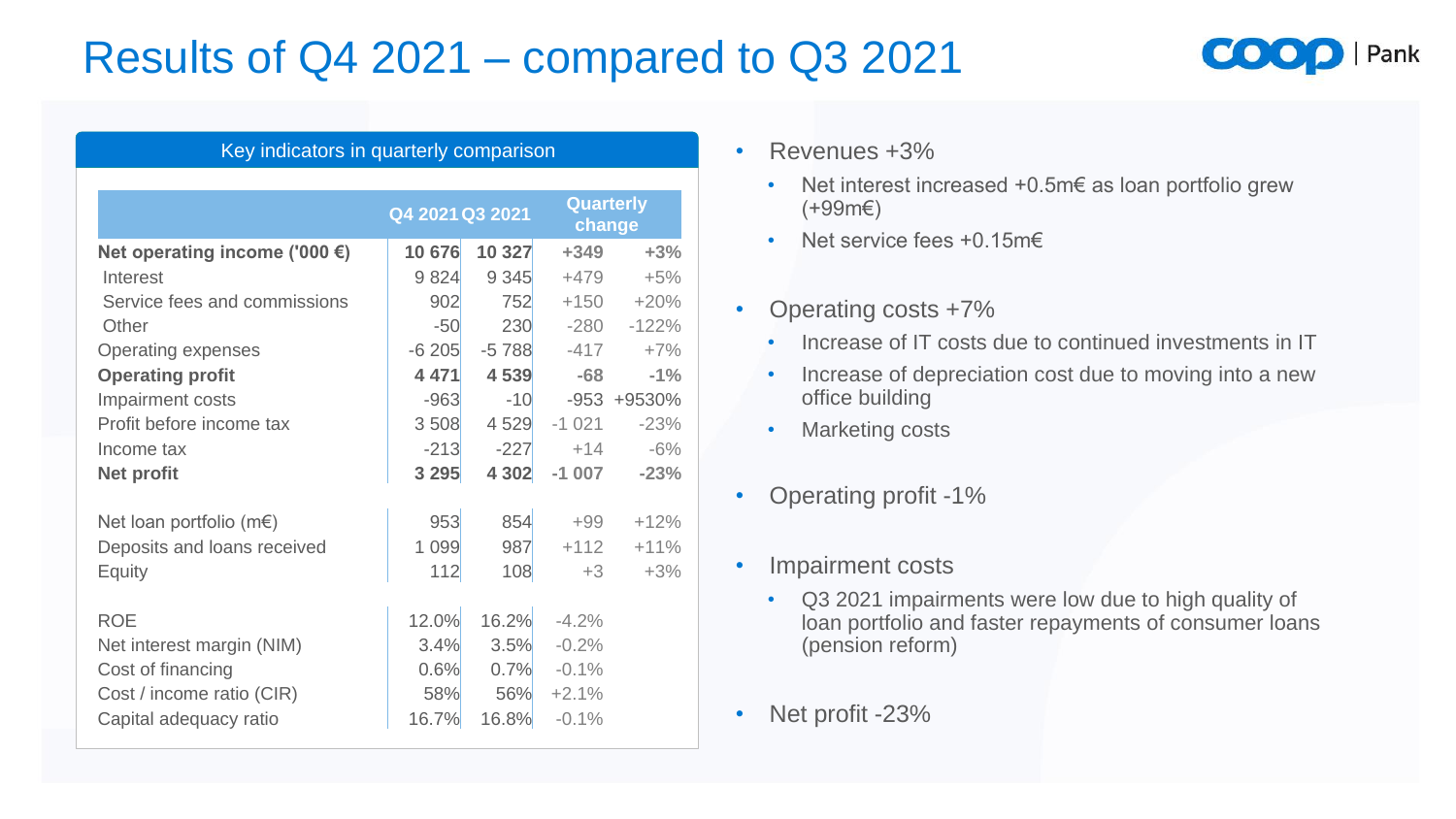# **Business volumes in yearly comparison**









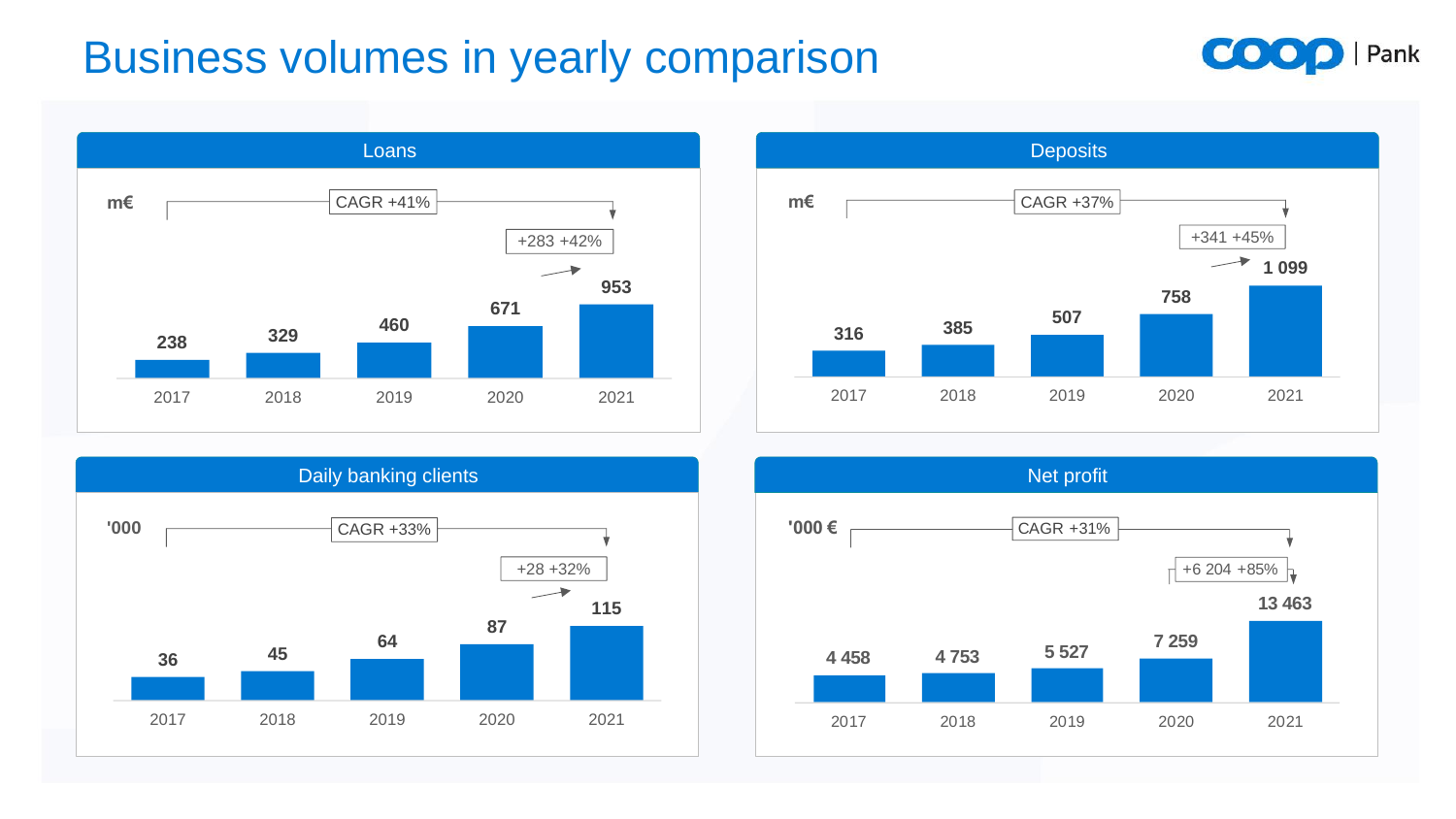# Results of 2021 – compared to 2020

| Key indicators in year on year comparison |          |          |                               |         |  |  |  |
|-------------------------------------------|----------|----------|-------------------------------|---------|--|--|--|
|                                           |          |          |                               |         |  |  |  |
|                                           | 2021     | 2020     | <b>Year on Year</b><br>change |         |  |  |  |
| Net operating income ('000 $\epsilon$ )   | 39 238   | 31 089   | $+8149$                       | $+26%$  |  |  |  |
| <b>Interest</b>                           | 35 538   | 28 371   | $+7$ 167                      | $+25%$  |  |  |  |
| Service fees and commissions              | 3 0 8 5  | 2 0 9 7  | +988                          | $+47%$  |  |  |  |
| <b>Other</b>                              | 615      | 621      | -6                            | $-1\%$  |  |  |  |
| <b>Operating expenses</b>                 | $-22453$ | $-18796$ | $-3657$                       | $+19%$  |  |  |  |
| <b>Operating profit</b>                   | 16785    | 12 293   | $+4492$                       | $+37%$  |  |  |  |
| <b>Impairment costs</b>                   | $-2497$  | $-4789$  | $+2292$                       | $-48%$  |  |  |  |
| Profit before income tax                  | 14 288   | 7 504    | $+6784$                       | $+90%$  |  |  |  |
| Income tax                                | $-825$   | $-245$   | $-580$                        | $+237%$ |  |  |  |
| <b>Net profit</b>                         | 13 463   | 7 259    | $+6204$                       | $+85%$  |  |  |  |
|                                           |          |          |                               |         |  |  |  |
| Net loan portfolio ( $m \in$ )            | 953      | 671      | $+283$                        | $+42%$  |  |  |  |
| Deposits and loans received               | 1 0 9 9  | 758      | $+341$                        | $+45%$  |  |  |  |
| <b>Equity</b>                             | 112      | 98       | $+14$                         | $+15%$  |  |  |  |
|                                           |          |          |                               |         |  |  |  |
| <b>ROE</b>                                | 12.9%    | 7.8%     | $+5.1%$                       |         |  |  |  |
| Net interest margin (NIM)                 | 3.4%     | 3.9%     | $-0.5%$                       |         |  |  |  |
| Cost of financing                         | 0.7%     | 1.0%     | $-0.3%$                       |         |  |  |  |
| Cost / income ratio (CIR)                 | 57%      | 60%      | $-3.2%$                       |         |  |  |  |
| Capital adequacy ratio                    | 16.7%    | 19.5%    | $-2.8%$                       |         |  |  |  |



- Revenues +26%
	- Net interest increased +7.2m€ (loan portfolio grew by 283m€)
	- Net service fees  $+1$  m€ ( $+47\%$ )
- Operating expenses +19%
	- Payroll expenses increased by +1.4m€, no of bank employees increased by 24
	- IT costs +1 m€ as investments in IT developments continued
- Operating profit +37%
- Finantsvarade allahindluse kulu vähenemine 48%
	- One-off impairments due to corona pandemic totalled 1.1m€ in 2020. No one-off impairments were made in 2021 and loan portfolio maintained a good level of quality
- Net profit +85%

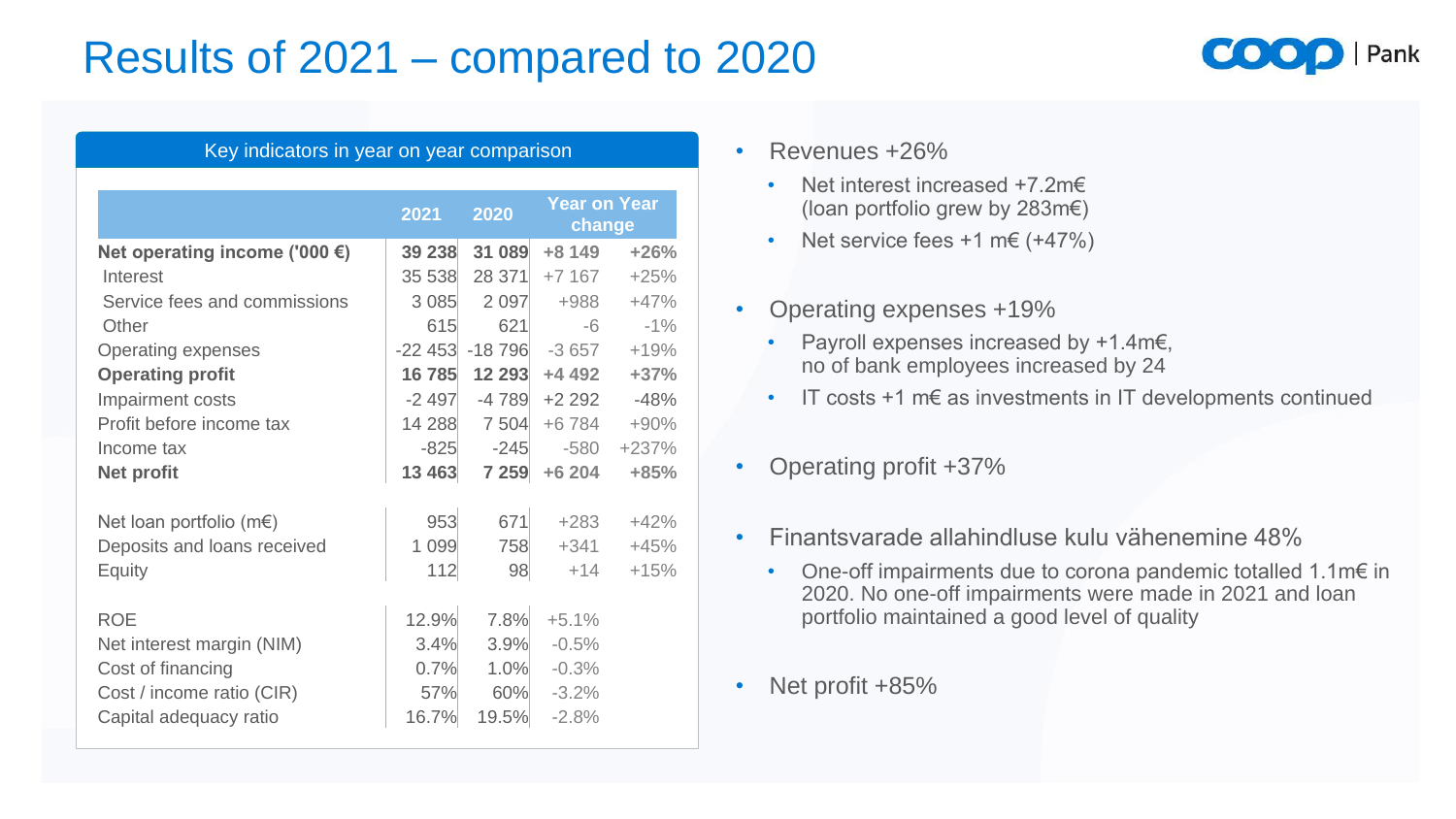# Increased loan portfolio in all business lines

- Net loan portfolio Loan portfolio grew by 283m€ (+42%)
	- Business loans +166m€ (+64%)
	- Private mortgage loans +102m€ (+39%)
	- Leasing  $+14m \in (+17\%)$
	- Consumer loans +1m€ (+1%)
	- Interest rate of portfolio continues to decrease
		- Increased competition
		- We are taking part in financing even bigger corporate/private clients which offer lower returns
		- Decreased proportion of consumer loans in total group loans impacts interest margin (see next slide)







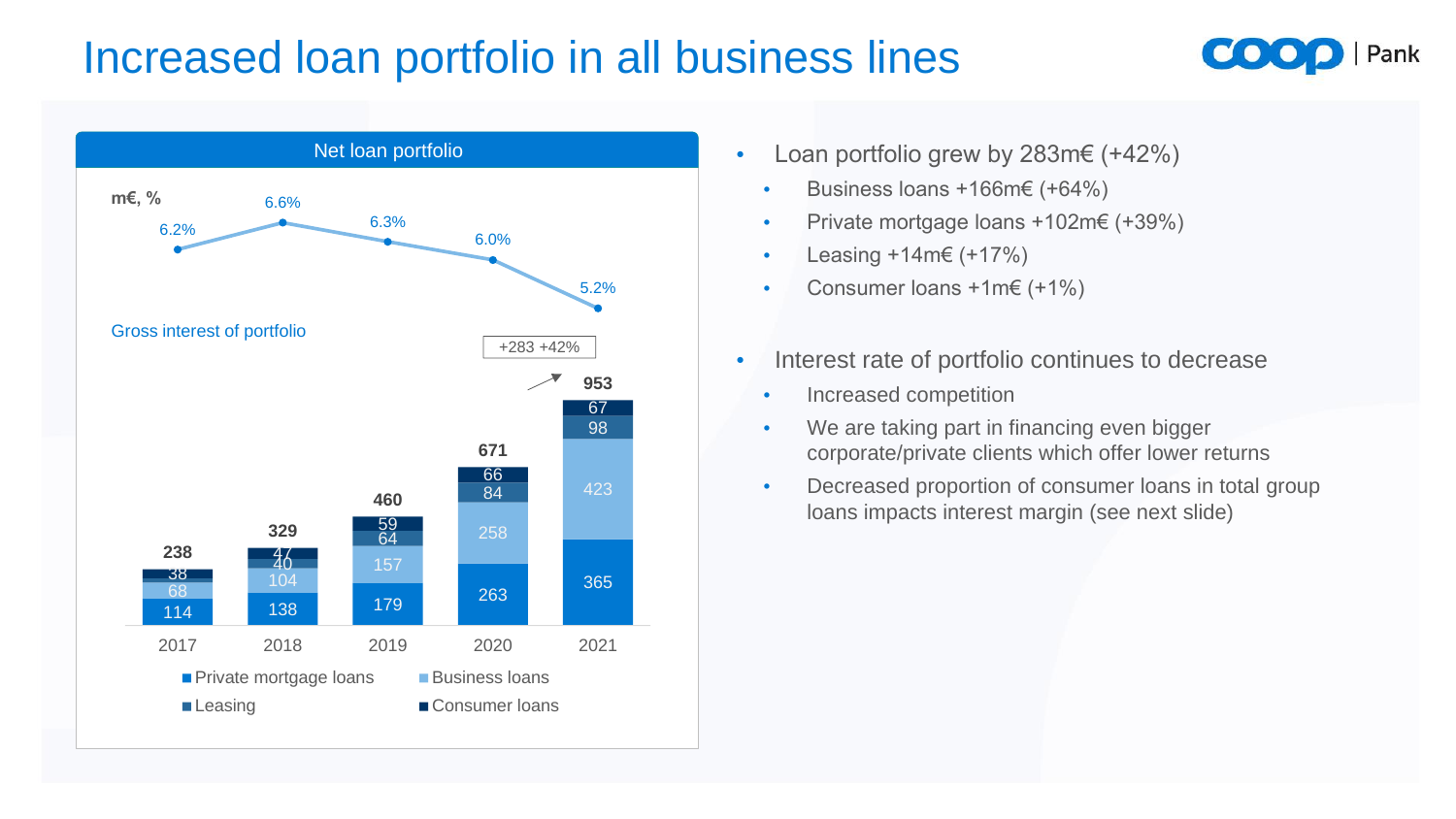# Loan portfolio interest by business lines









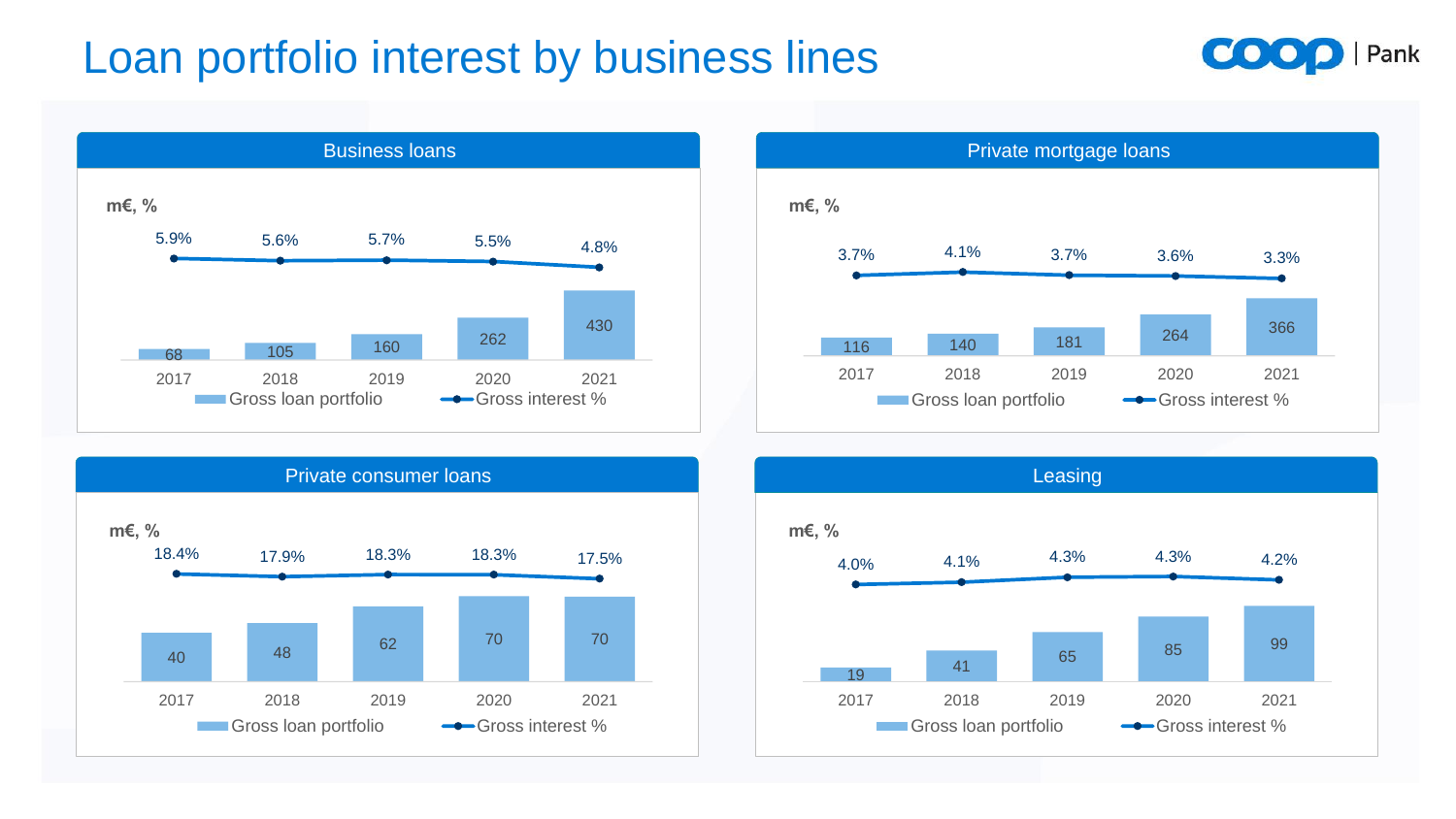

# Quality of loan portfolio

- 
- Credit risk cost ratio 0.3% in 2021









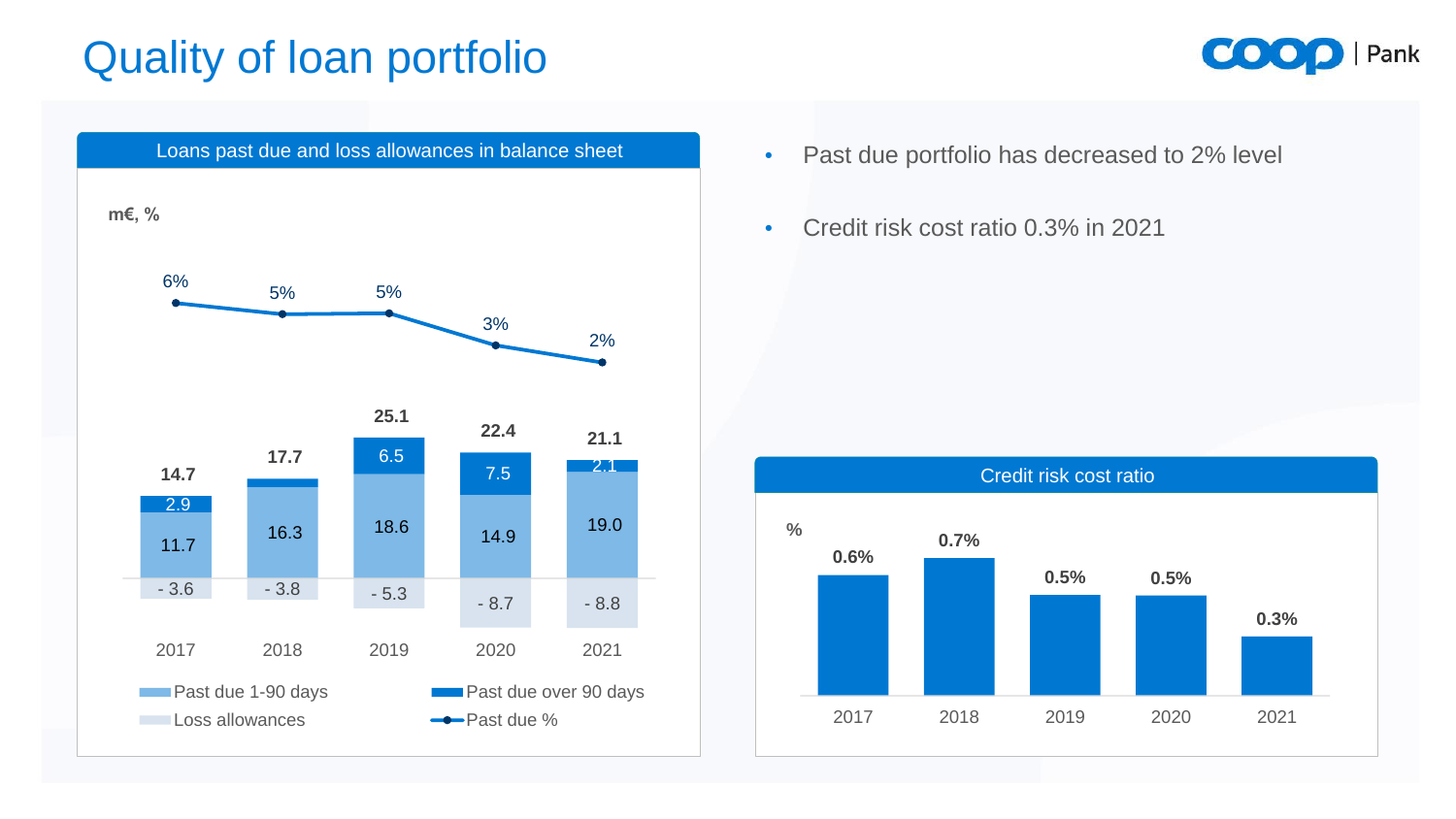# Loan portfolio quality by business lines











Total residual of loan principal amounts past due; loss allowances in balance sheet; share of overdue contracts in total (gross) portfolio

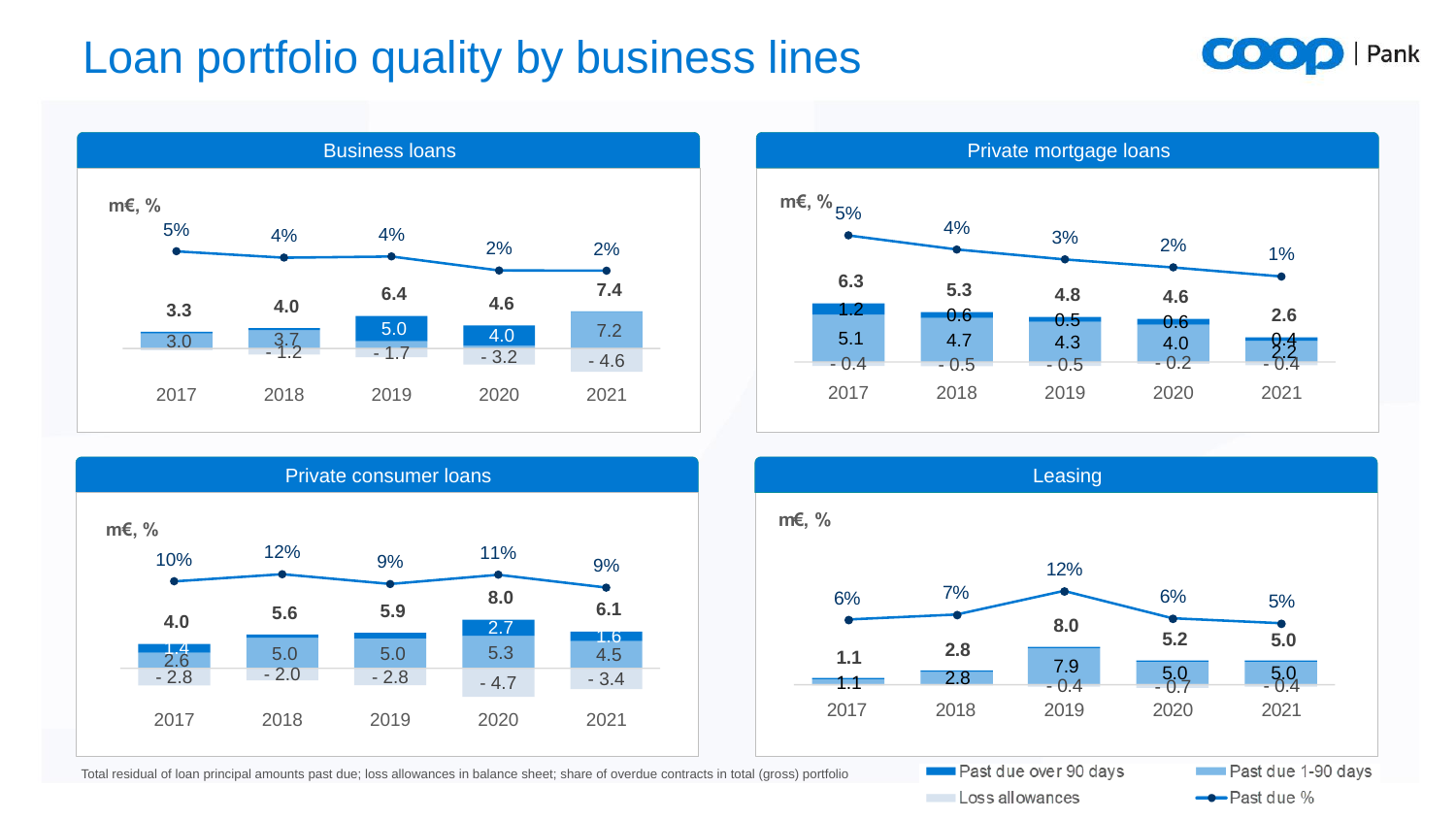# Amount of deposits increased, cost decreased

- Deposits Deposits grew by 341m€ (+45%)
	- Demand deposits +216m€ (+71%)
		- +152m€ from business clients
		- +64m€ from private clients
	- Term deposits  $+125$ m€ (+27%)
		- +163m€ from business clients
		- +11m€ from private clients
		- -29m€ impact from Raisini platform
		- -20m€ in other deposits from financial institutions
	- Proportion of demand deposits in total deposits at 47% (40% in 2020)
	- Total cost of financing (0.7%) decreased due to greater proportion of demand deposits and increased amount of domestic deposits with lower interest rate







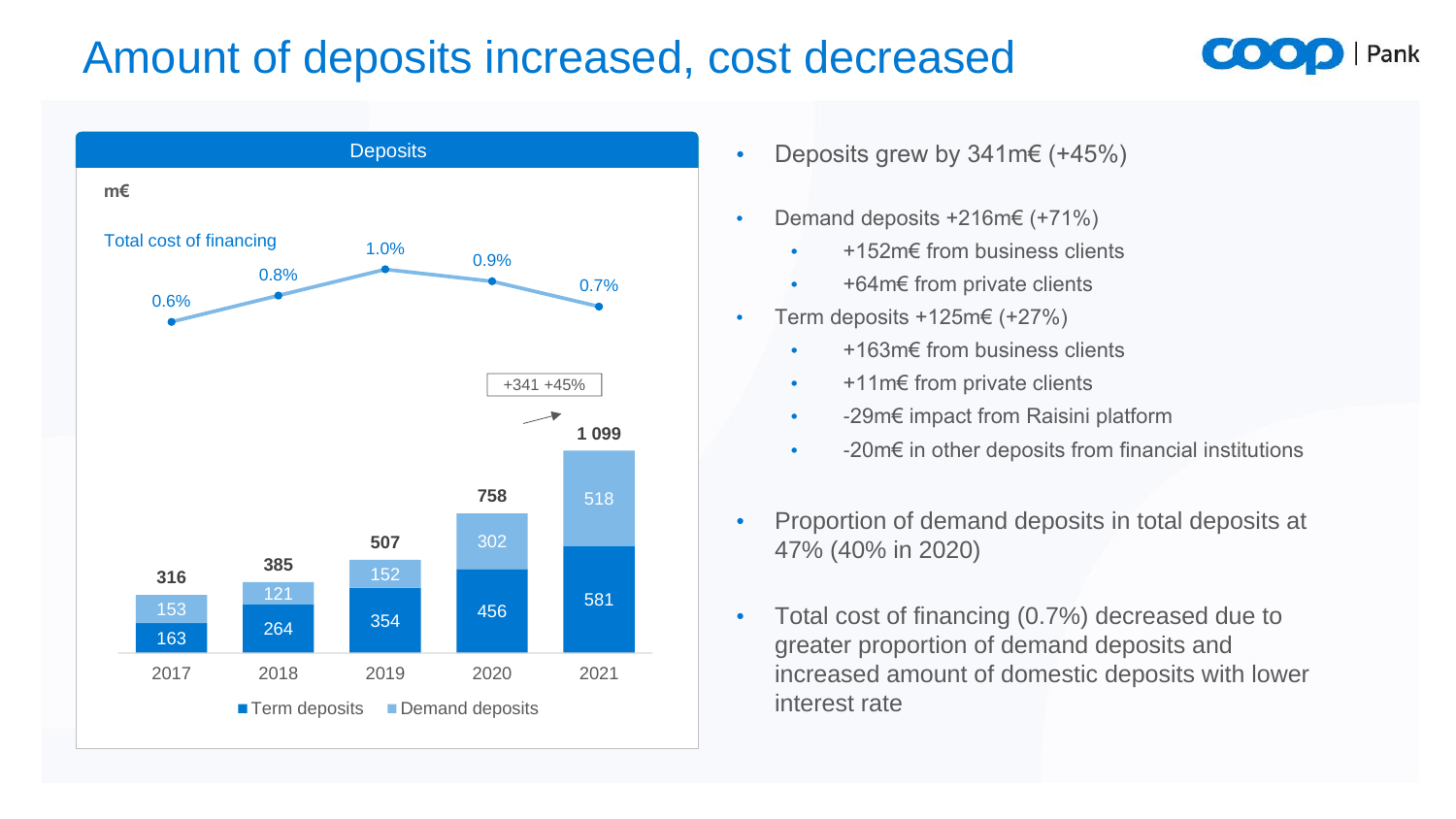# Client base and market share is increasing





- Market share and number of bank clients  **28 000 new clients with bank account in 2021** (+23 000 in 2020)
	- +25 400 private clients
	- +2500 business clients
	- Bank's market share changed in 2021
		- Market share in loan portfolio 3.4% = > 4.4%
		- Market share in deposits  $3.2\% = > 4.0\%$



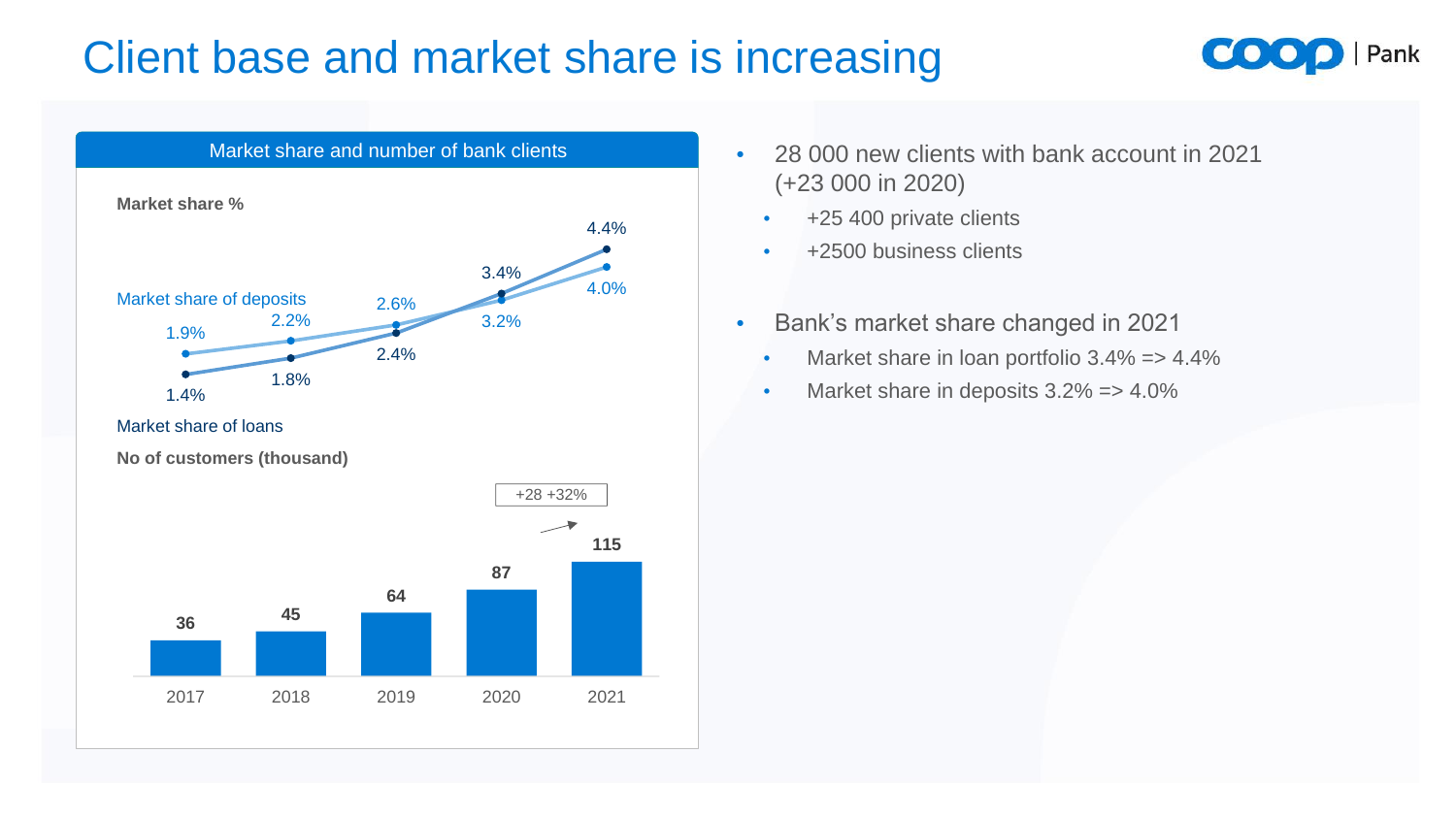# Capital base supports growth plans





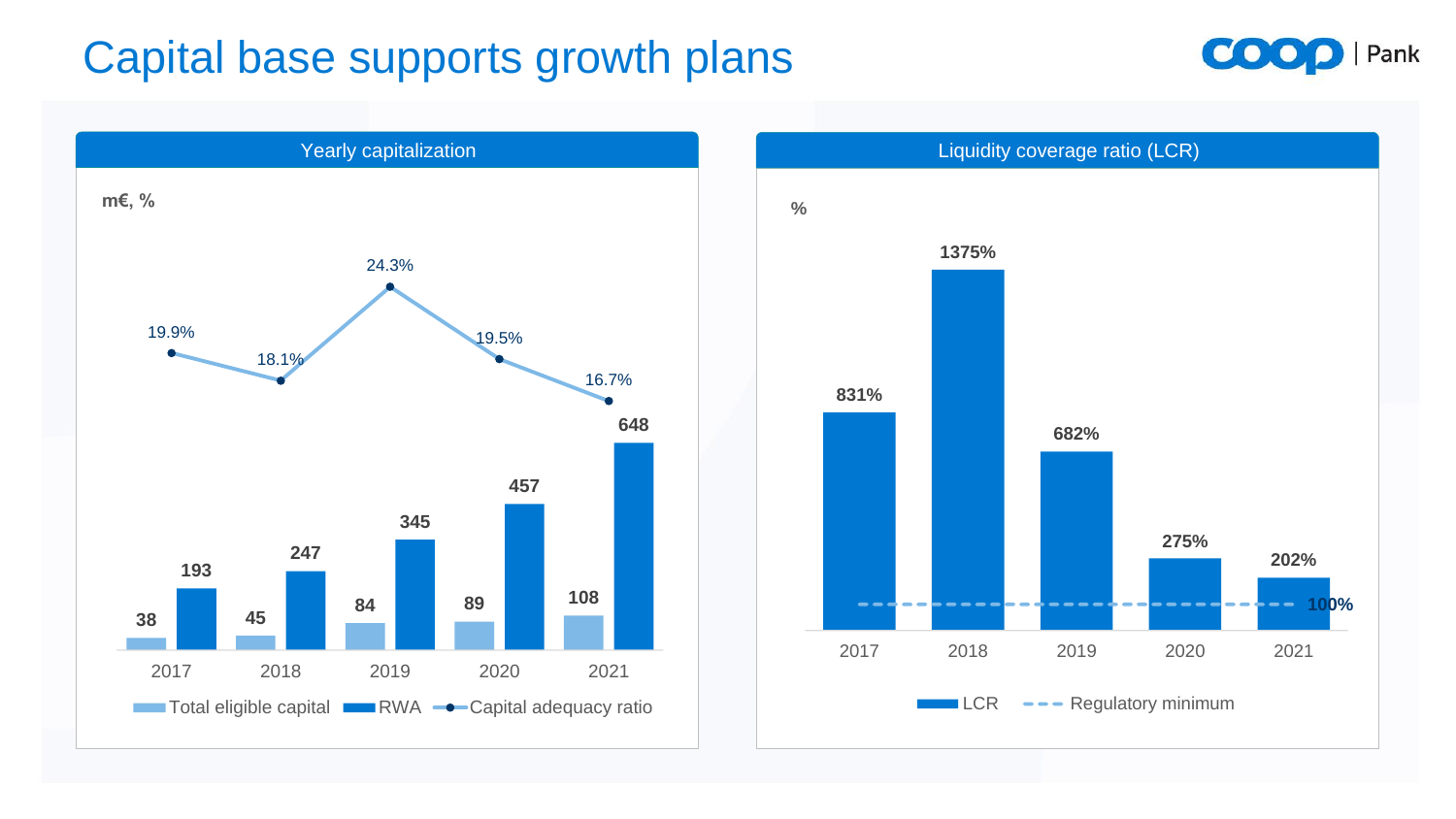## Performance indicators

- - Revenues +26% *vs* costs +19%
- Increased ROE
	- Strong monthly net profits in 2021
	- Low impairment cost in 2021 due to high quality loan portfolio







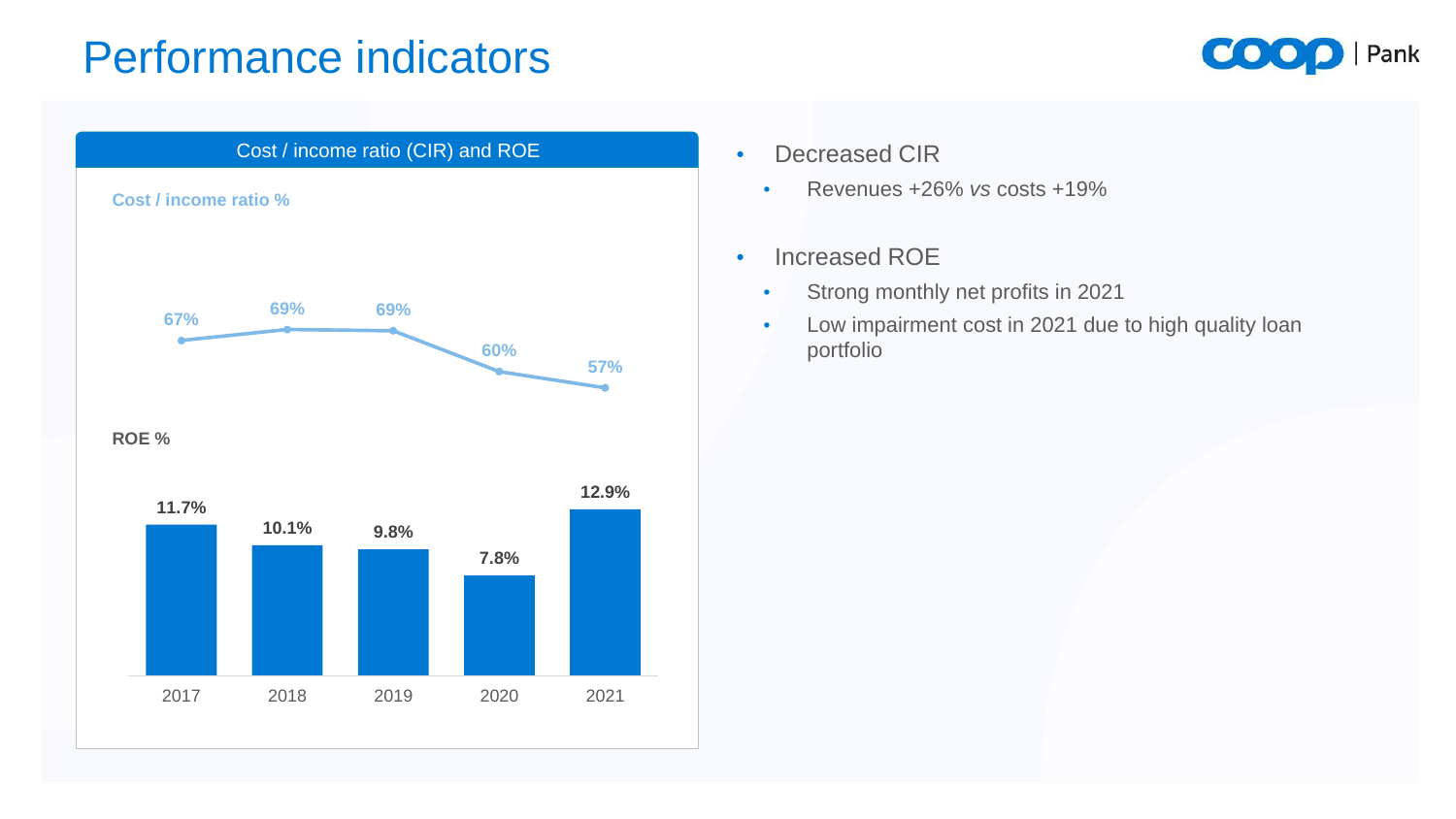### Brand awareness and preference as financial partner

#### Preference as financial partner







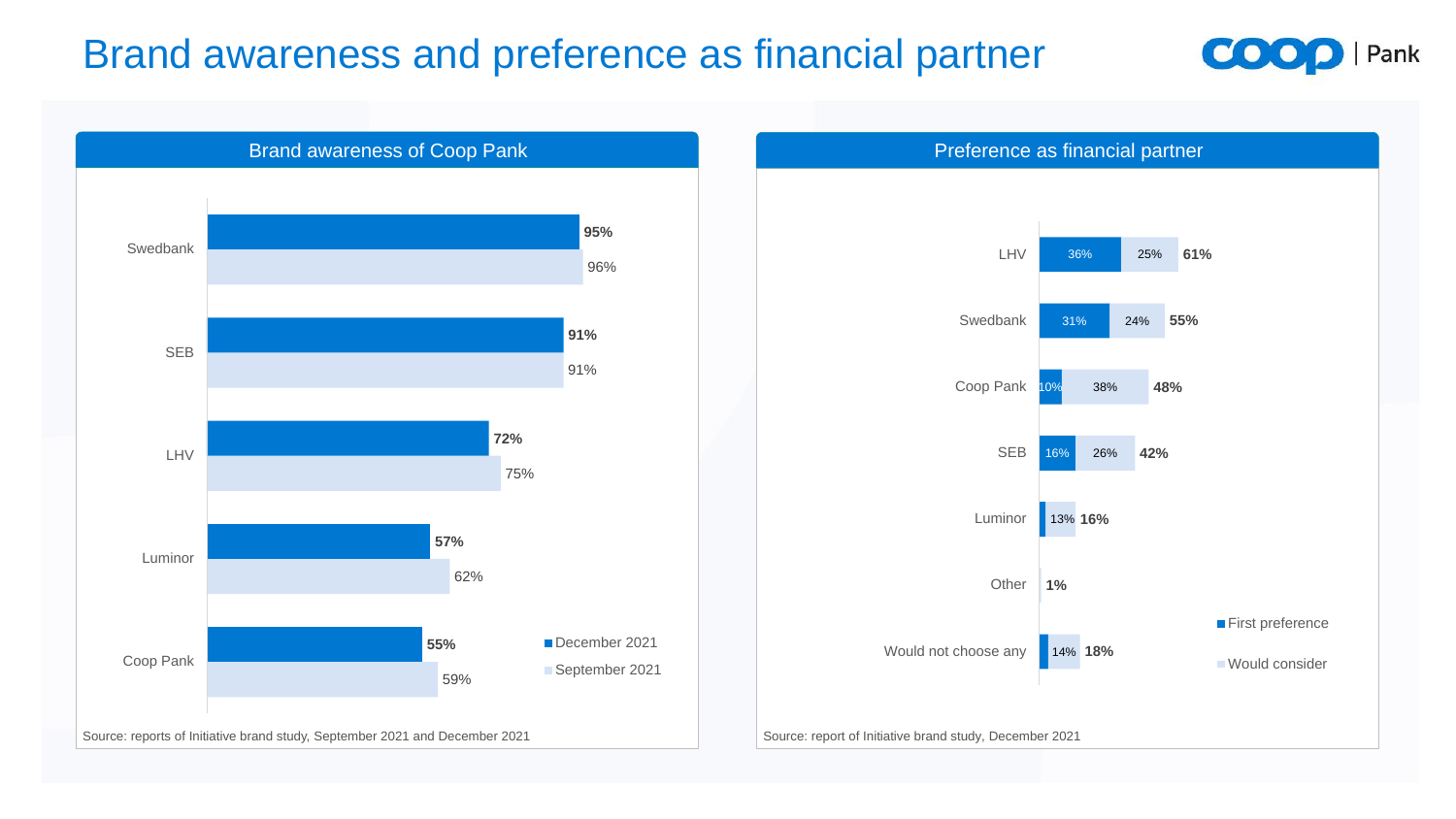## Shareholders













#### **Shareholder distribution of Coop Pank as at 31.12.2021**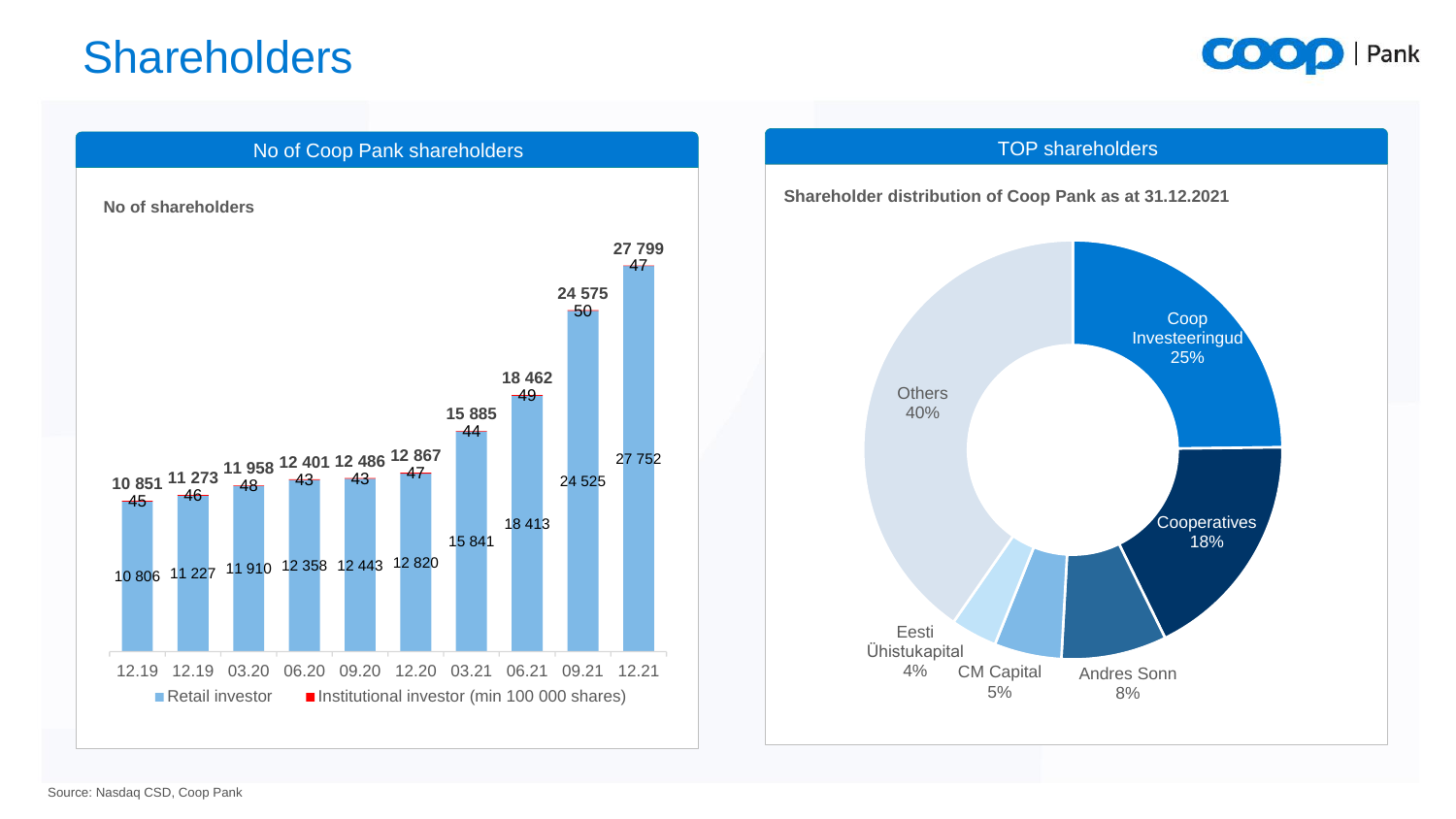





### **Share price**

**Share price (€) and trading volume (thousand shares)**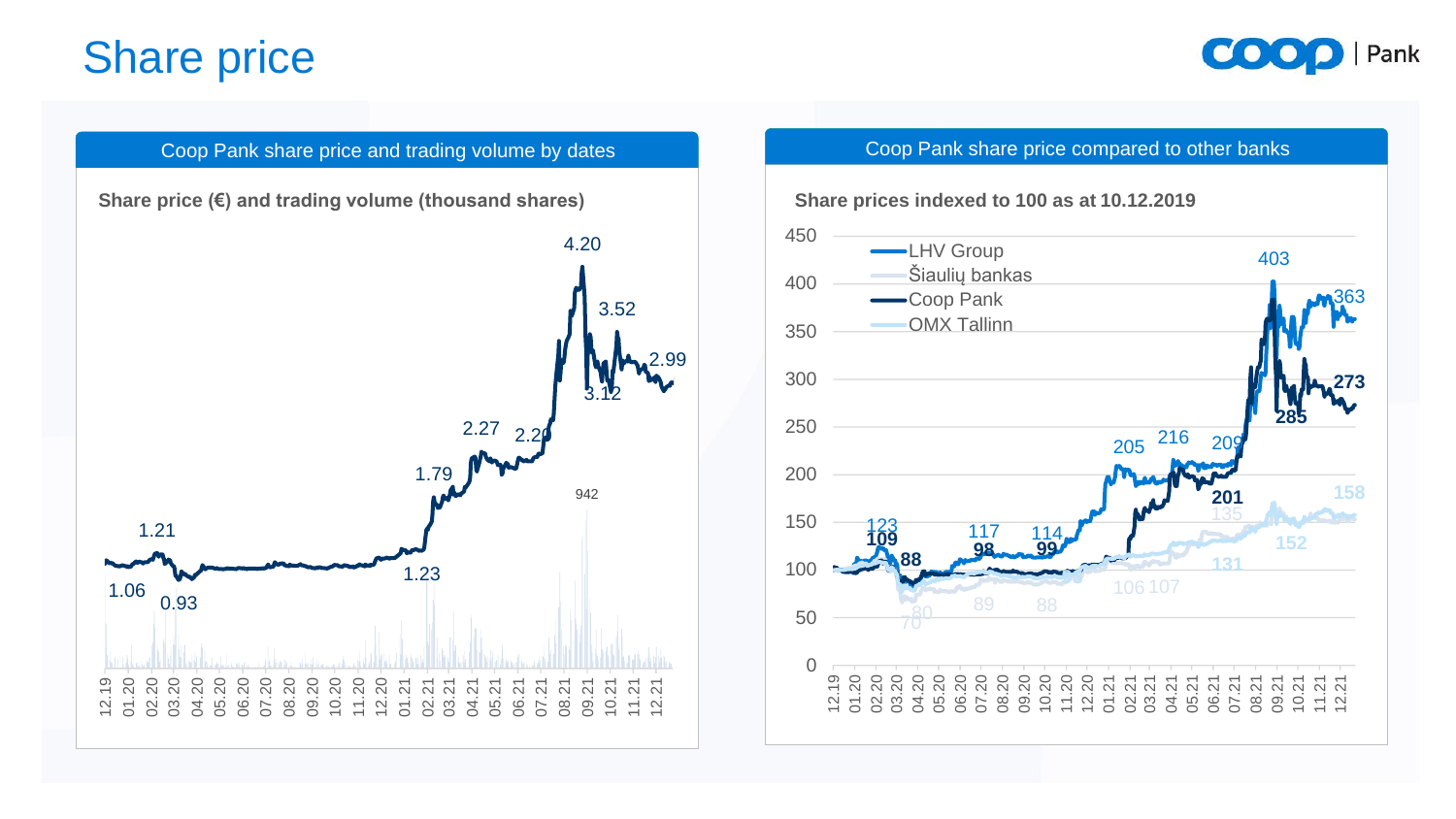# Summary: 2021 results

# 28 000 new clients 13.5m€ profit





- Loan portfolio grew by 283m€ (+42% YoY)
- 28 000 new customers (+35% YoY) The Bank now has a total of 115 000 clients with bank account
- Net profit  $13.5m \in (+85\%$  YoY)
- No of shareholders 28 000 (+116% YoY)
- More than 4% market share. Our footprint in Estonian society is growing

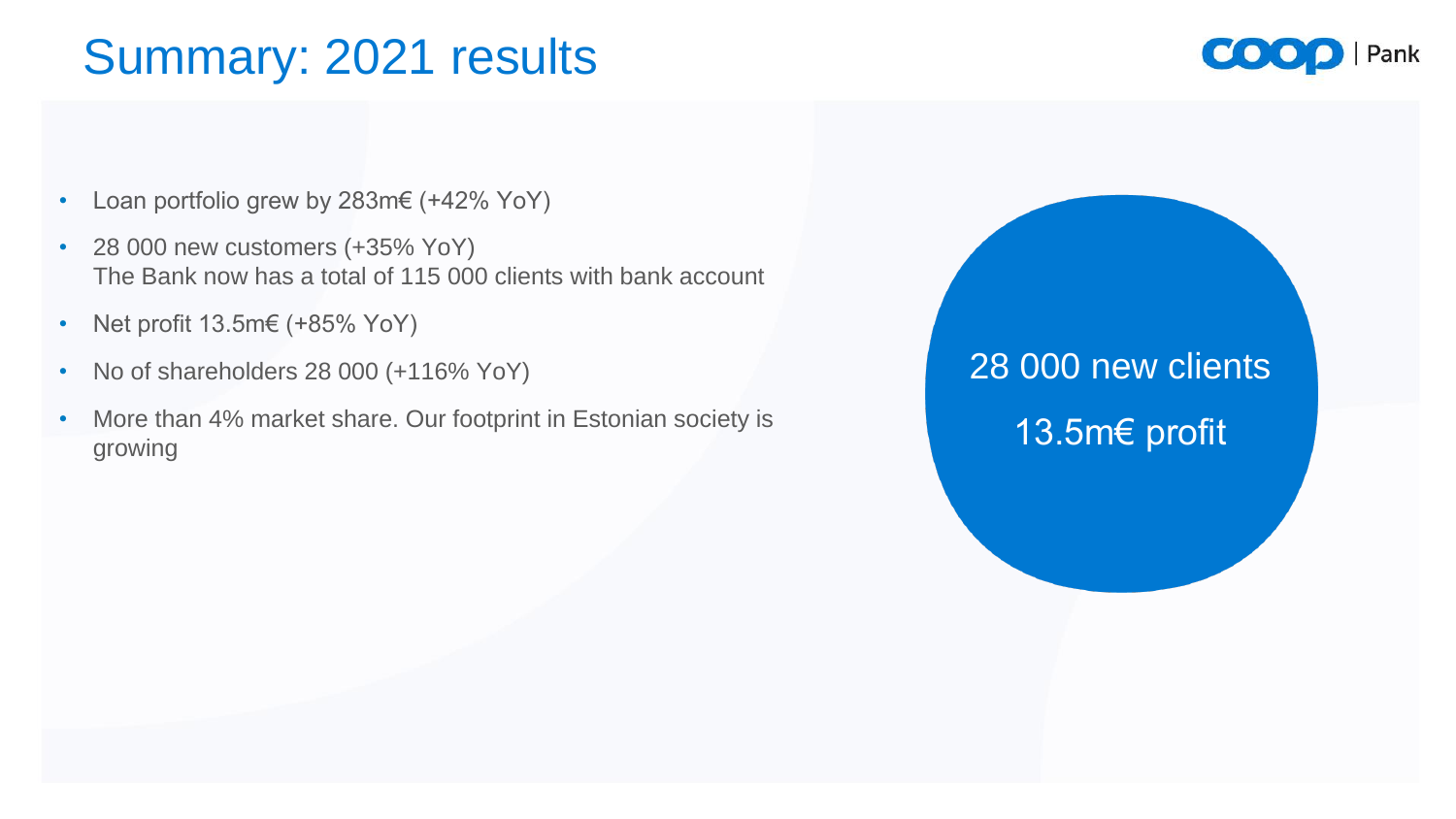# Financial results 5 years

| <b>Financial results and key indicators</b> |                |          |                |          |          |  |  |  |
|---------------------------------------------|----------------|----------|----------------|----------|----------|--|--|--|
|                                             | 2017           | 2018     | 2019           | 2020     | 2021     |  |  |  |
| Net operating income ('000 $\epsilon$ )     | 17 289         | 19768    | 23 719         | 31 089   | 39 238   |  |  |  |
| Interest                                    | 11519          | 16779    | 20 689         | 28 371   | 35 538   |  |  |  |
| Service fees and commissions                | 2 1 7 0        | 2 3 0 2  | 2 3 7 2        | 2 0 9 7  | 3 0 8 5  |  |  |  |
| Other                                       | 3600           | 687      | 658            | 621      | 615      |  |  |  |
| <b>Operating expenses</b>                   | $-11518$       | $-13601$ | $-16261$       | $-18796$ | $-22453$ |  |  |  |
| <b>Operating profit</b>                     | 5 7 7 1        | 6 1 6 7  | 7458           | 12 293   | 16785    |  |  |  |
| <b>Impairment costs</b>                     | $-1313$        | $-1392$  | $-1931$        | $-4789$  | $-2497$  |  |  |  |
| Profit before income tax                    | 4 4 5 8        | 4 7 7 5  | 5 5 2 7        | 7 5 0 4  | 14 2 8 8 |  |  |  |
| Income tax                                  | $\overline{0}$ | $-22$    | $\overline{O}$ | $-245$   | $-825$   |  |  |  |
| <b>Net profit</b>                           | 4 4 5 8        | 4753     | 5 5 2 7        | 7 259    | 13 4 63  |  |  |  |
|                                             |                |          |                |          |          |  |  |  |
| Net loan portfolio ( $m \in$ )              | 238            | 329      | 460            | 671      | 953      |  |  |  |
| Deposits and loans received                 | 316            | 385      | 507            | 758      | 1 0 9 9  |  |  |  |
| <b>Equity</b>                               | 45             | 49       | 89             | 98       | 112      |  |  |  |
|                                             |                |          |                |          |          |  |  |  |
| <b>ROE</b>                                  | 11.7%          | 10.1%    | 9.8%           | 7.8%     | 12.9%    |  |  |  |
| Net interest margin (NIM)                   | 3.7%           | 4.3%     | 4.2%           | 3.9%     | 3.4%     |  |  |  |
| Cost of financing                           | 0.6%           | 0.8%     | 0.8%           | 1.0%     | 0.7%     |  |  |  |
| Cost / income ratio (CIR)                   | 67%            | 69%      | 69%            | 60%      | 57%      |  |  |  |
| Capital adequacy ratio                      | 19.9%          | 18.1%    | 24.3%          | 19.5%    | 16.7%    |  |  |  |
|                                             |                |          |                |          |          |  |  |  |



- On average +40% yearly increase in business volumes
- Increased profitability due to economies of scale resulting in higher ROE and better CIR



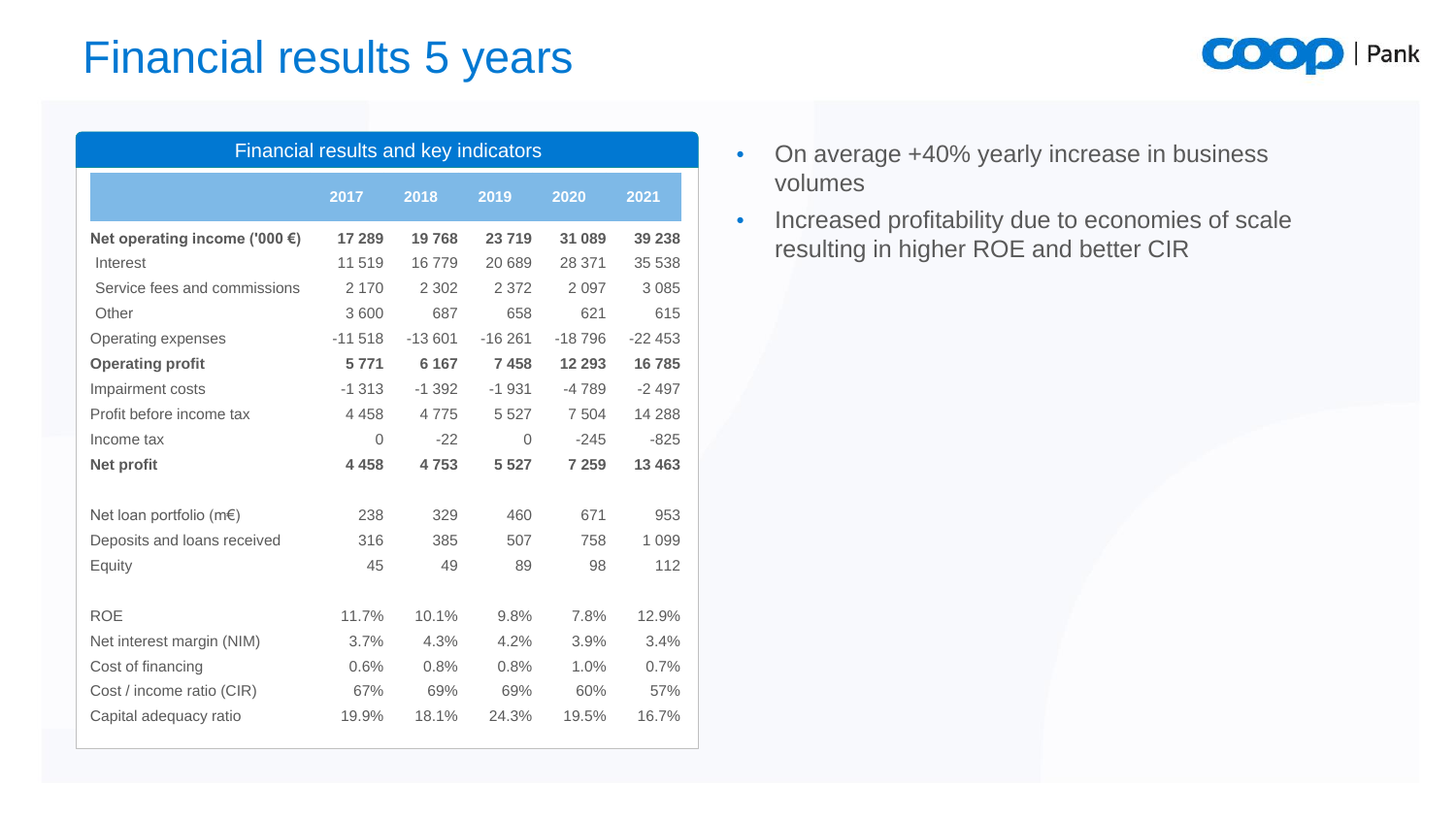# Target: increasing number of active clients

Number of active clients >150 000









A Contra Lucia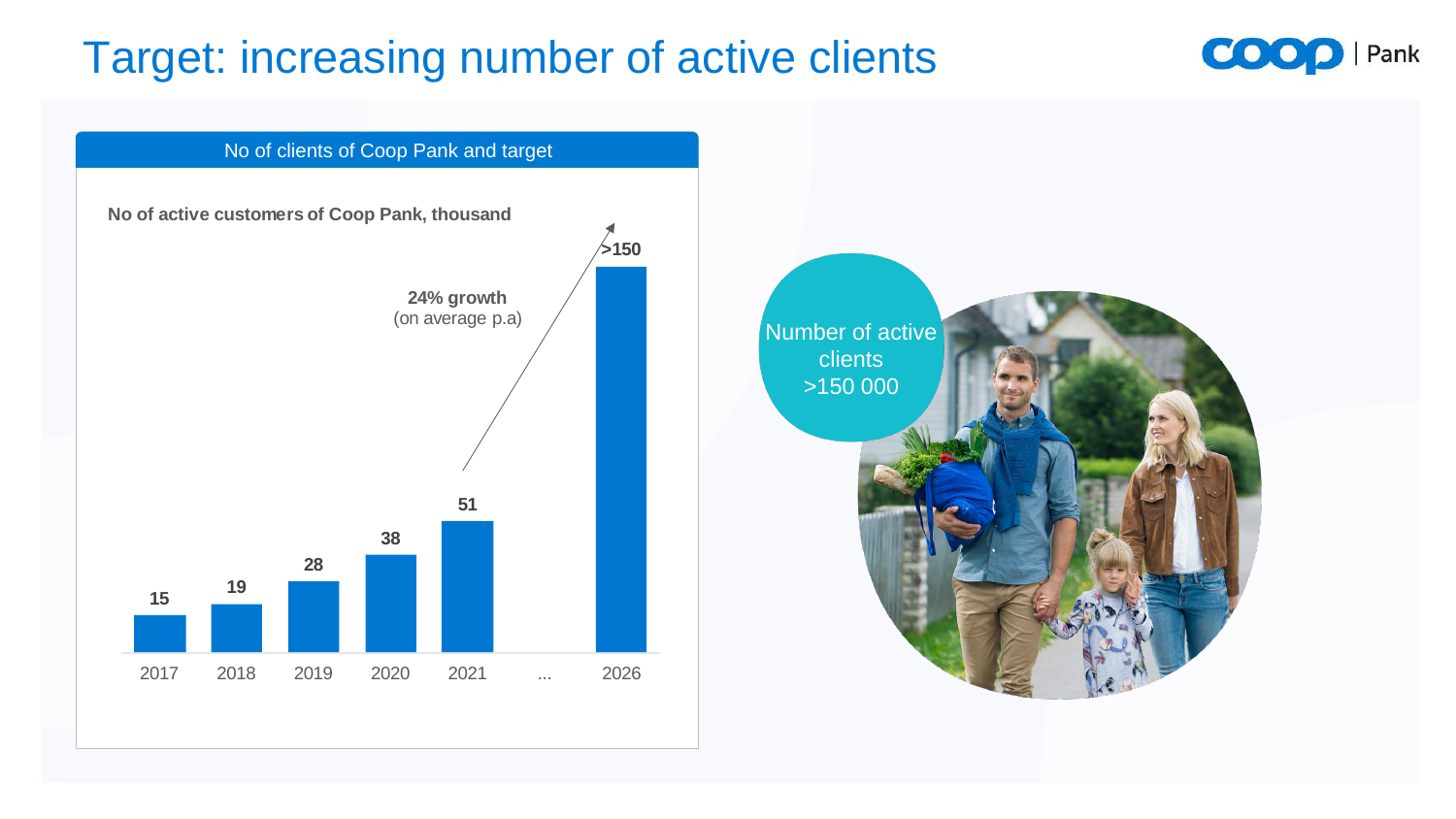# Target: growth of loan portfolio











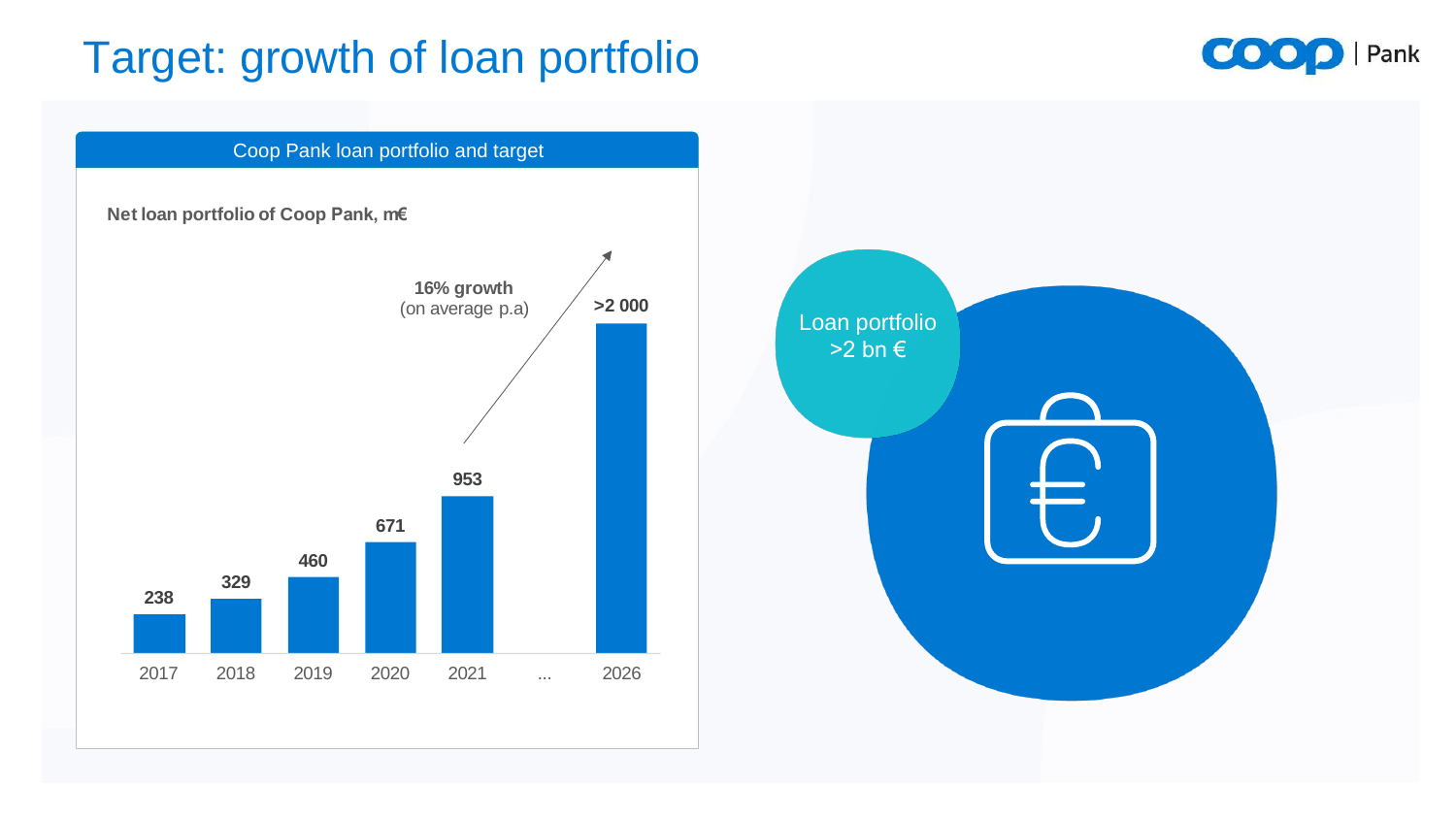### Target: decreasing cost/income ratio











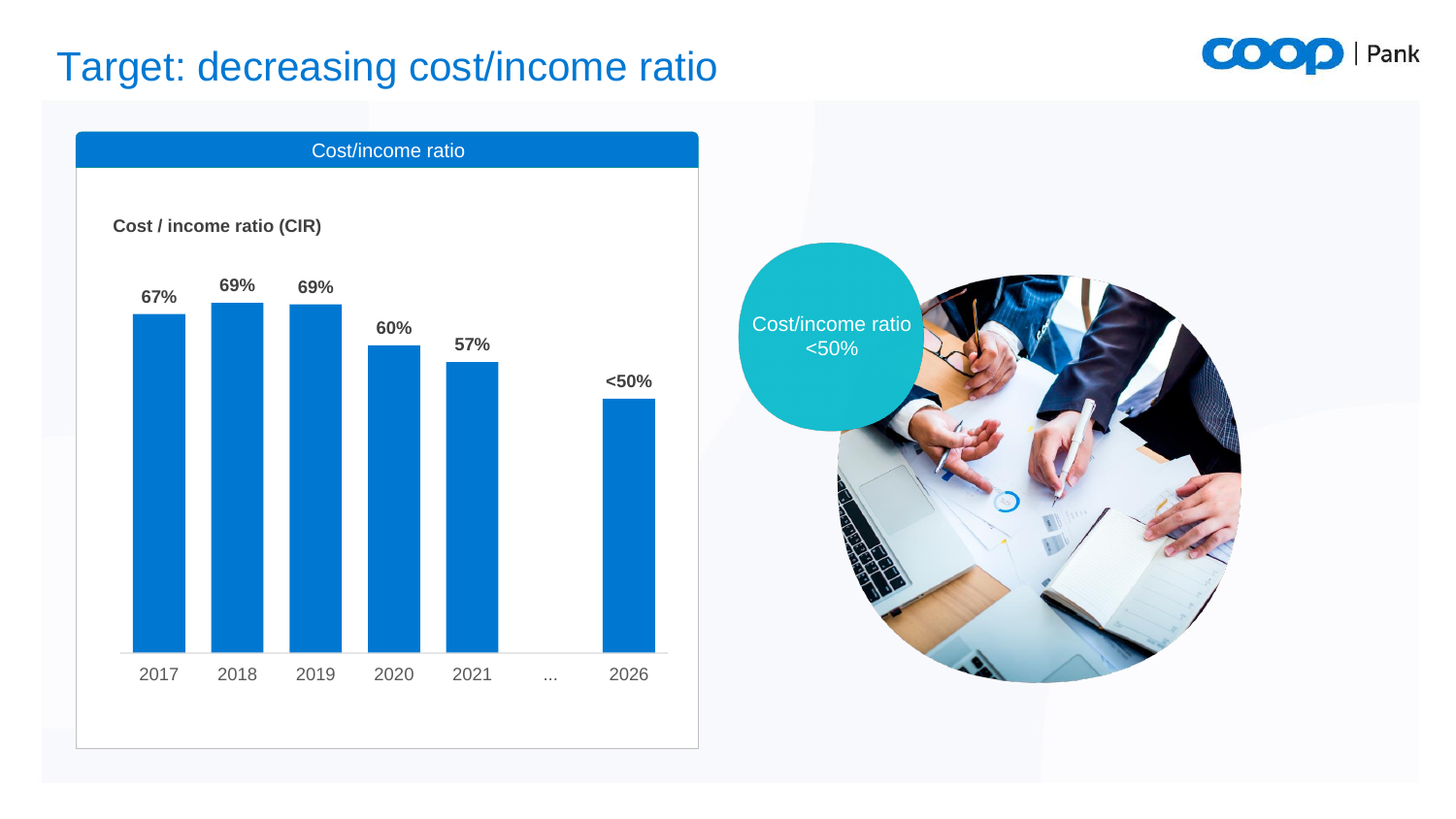### Target: increasing return on equity